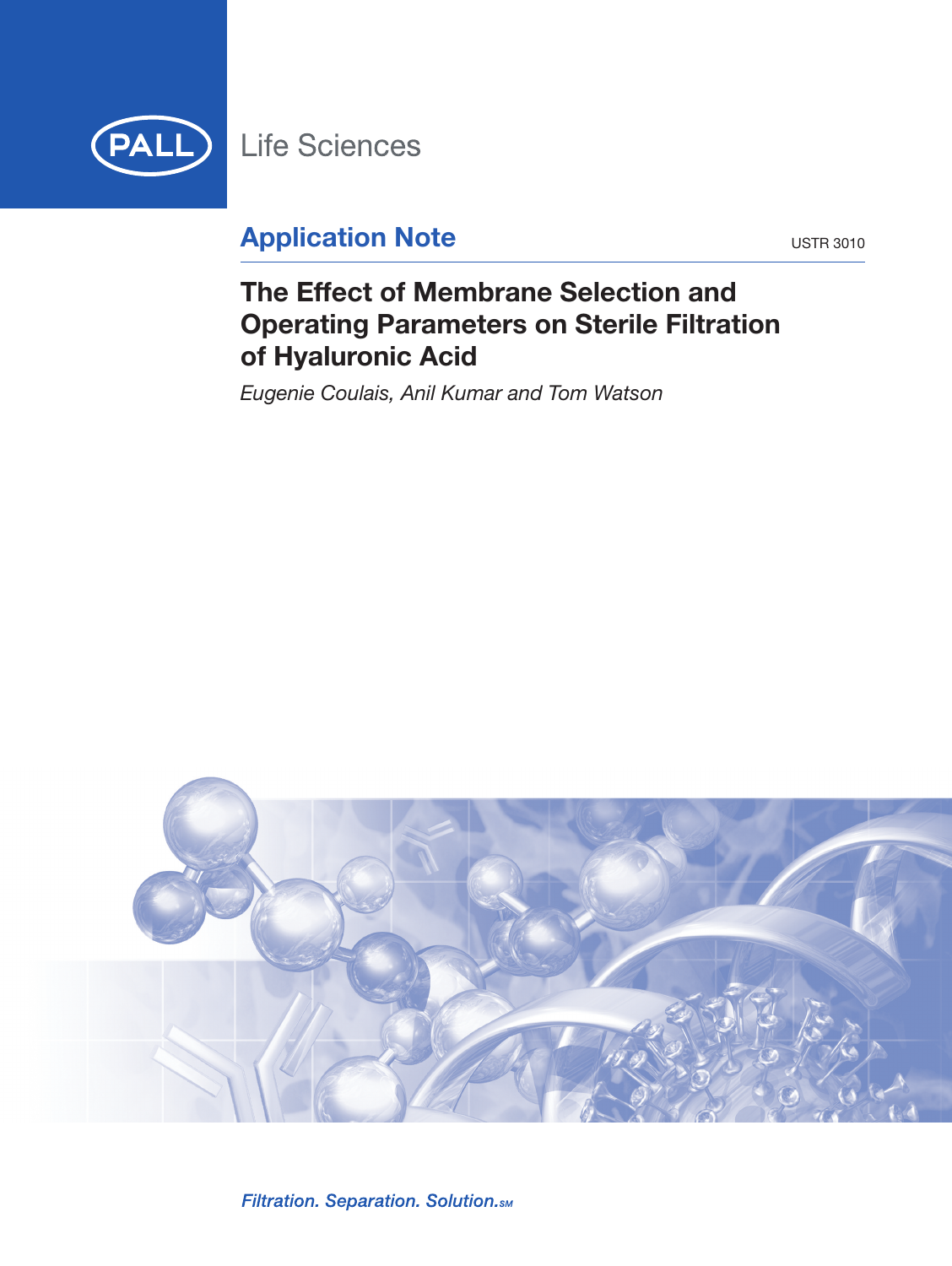## **Background**

Hyaluronic Acid (HA) is a naturally-occurring substance in the human body which has been identified as having properties that make it attractive for the healthcare industry. Manufactured on a large scale globally, it is commonly formulated in arthritis, skincare, ophthalmic and surgical treatments<sup>1</sup>. Emerging applications for HA also exist in drug delivery<sup>2</sup>, regenerative medicine<sup>3</sup> and stem cell biology<sup>4</sup>.

Since HA-containing treatments are often administered by injection or use a method of delivery that depends on them being free from microbial contamination, sterilizing filtration may be used during their manufacture to render them safe for use without loss of efficacy.

Although frequently performed, sterile filtration of HAbased formulations with microbially-rated membrane filters is regarded as a challenge, mainly due to the limitations of filter throughput performance: filters that are often selected by the end-user have typically been developed for formulations of lower viscosity with a particulate profile that tends not to cause premature plugging of the filter membrane - properties quite different to those of HA-based solutions.

This application note shows how the selection of an appropriate sterilizing grade filter can result in efficient filtration of a HA-based solution; it confirms the effectiveness of such a filter under microbial challenge conditions with Brevundimonas diminuta and makes some observations on the filterability of HA-based solutions under different operating conditions.

## **Properties of HA**

Also commonly known as hyaluronan, HA is a heteropolysaccharide and more precisely, a glycosaminoglycan (GAG), alternating and repeating two sugar units, D-glucuronic acid and N-acetyl-Dglucosamine to form a linear chain<sup>5</sup> (Figure 1). The number of sugar units is variable. It can exist in salt form (sodium hyaluronate for example).

HA is highly hygroscopic and, in aqueous solution electrostatic repulsion occurring between negative carboxylate functional groups, causes this molecule to exhibit viscoelasticity, moisture holding and lubricating properties, which increases water viscosity and creates a gel. The solution viscosity is a complex function and depends on its molecular weight (MW), concentration, temperature, pH, conductivity, physical environment (some proteins) and manufacturing processes (source, provider, formulation method) to name a few. Furthermore, these parameters can also have an impact on the HA molecule conformation because of intra-molecular hydrogen bonding between the acetamido and carboxyl groups, and also extramolecular interactions.

Polymers of HA can range in size from 5,000 to 20,000,000 Da in vivo. The average molecular weight in human synovial fluid is 3–4 million Da, and hyaluronan purified from human umbilical cord is 3,140,000 Da.<sup>6</sup>



Glucuronic acid

N-acetylglucoseamine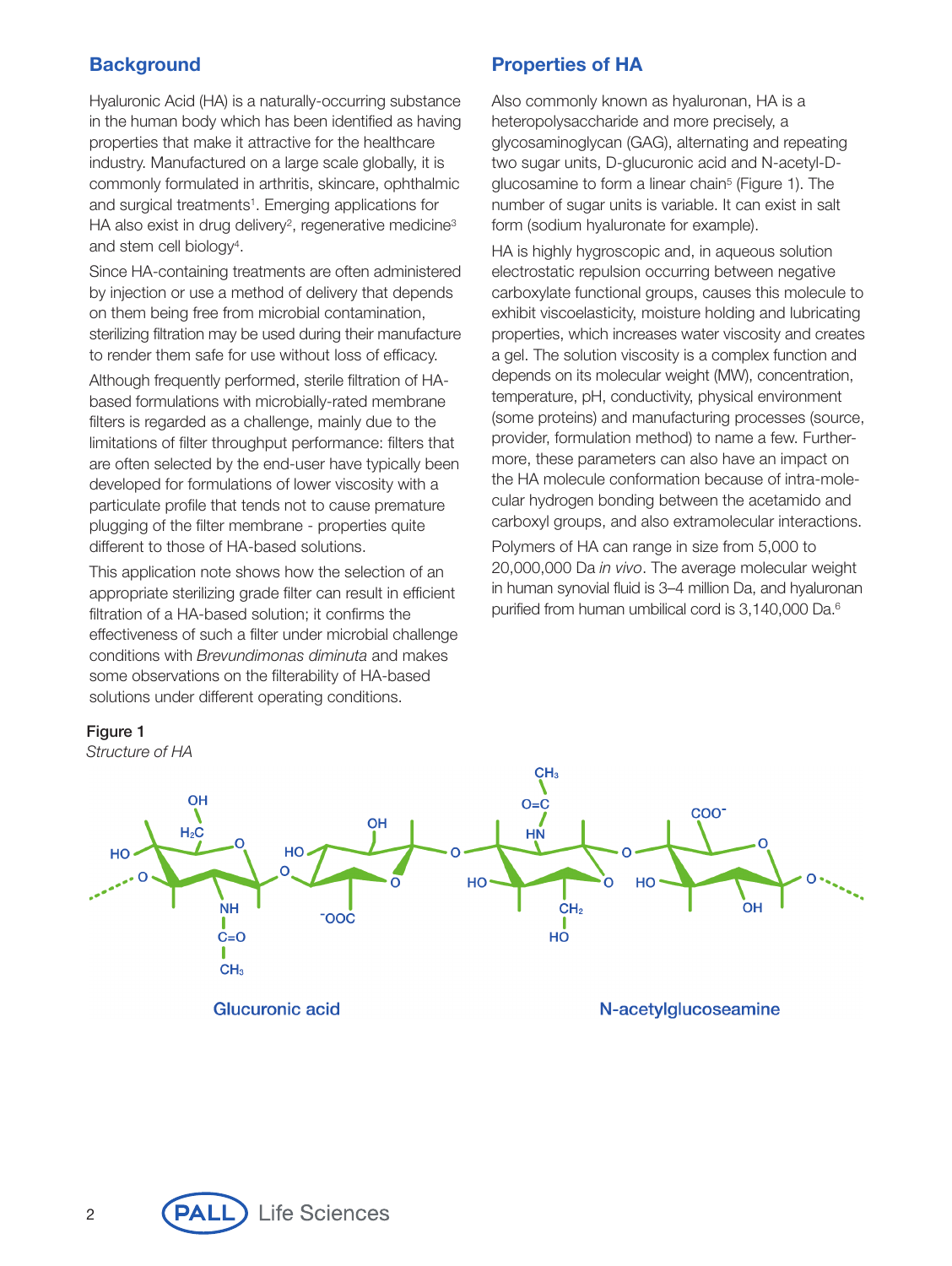# **HA Production**

There are three major methods of HA production, which in order of commercial development are: chicken (or rooster) comb extraction, Streptococcus fermentation, and Bacillus subtilis fermentation<sup>7</sup>. Chicken comb extraction remains widely-used, with an increasing trend towards fermentation methods. The number and type of unit operations required to deliver a pure, sterile-filtered product varies with each process type, and whilst in all cases the final output may be challenging to filter when in solution, HA derived from chicken comb and from Streptococcus equi are known to be more challenging to sterile filter, in comparison to that derived from Bacillus subtilis.

# **Sterile Filtration of HA**

A typical sterile filtration step involves filtering a HA solution through a membrane filter in a direct flow mode. The filtration can be conducted either in a constant pressure or constant flux mode. In the former, the pressure across the filter is kept constant. Then, depending on the fouling nature of the fluid, the flux of the fluid will decrease with time, as more and more fluid volume is filtered. Eventually the flux across the filter will decrease to a point where it becomes impractical to continue operation and at that point the filter is deemed to be exhausted. Conversely, in a constant flux filter operation, the fluid is pumped through the filter under a constant flux, defined as fluid flow rate per unit membrane area, and the

### **Table 1**

#### Test Conditions

pressure differential across the filter will increase as volume is passed through the filter element. At some point the pressure differential across the filter reaches a value high enough that makes it difficult to continue with typical fluid transfer systems such as pumps which are commonly used in the biopharmaceutical industry. In either case, constant pressure or constant flux, these respective endpoints are commonly defined as the throughput of the filter, which is defined as the amount of fluid volume per unit membrane area that can be processed through a given filter element before the filter's life is exhausted.

# **Filterability Testing of HA with Commercially Available Filter Membranes**

Pall has performed constant pressure filterability testing with a HA solution produced by fermentation of Streptococcus equi with a range of commercially available sterilizing grade filter membranes rated at 0.2 um and retentive for Brevundimonas diminuta at a challenge level of 107 colony forming units (cfu) per cm2 membrane as per ATSM 838-05.

The HA had an approximate molecular weight of 1.8 MDa and was prepared with phosphate buffered saline (PBS) solution at a 0.2% (wt/vol) concentration. The fluid was stirred for about 16 hours in order to solubilize the HA sufficiently for filtration, and the fluid had a final viscosity of approximately 20 cP. Table 1 summarizes the test conditions and Table 2 summarizes the filters used.

| НA            | <b>Molecular</b> | Concentration | Temperature | <b>Operating</b> | % Flow Decay                          | Challenge    | <b>Filter</b>                  |
|---------------|------------------|---------------|-------------|------------------|---------------------------------------|--------------|--------------------------------|
| <b>Source</b> | Weight           | ma/mL         | (°C)        | Pressure         | End point                             | <b>Fluid</b> | Format                         |
| S.eaui        | 1.8 MDa          |               | Ambient     | 30 psid          | 100% (Complete<br>blockage of filter) | PBS          | 47 mm disc or<br>small capsule |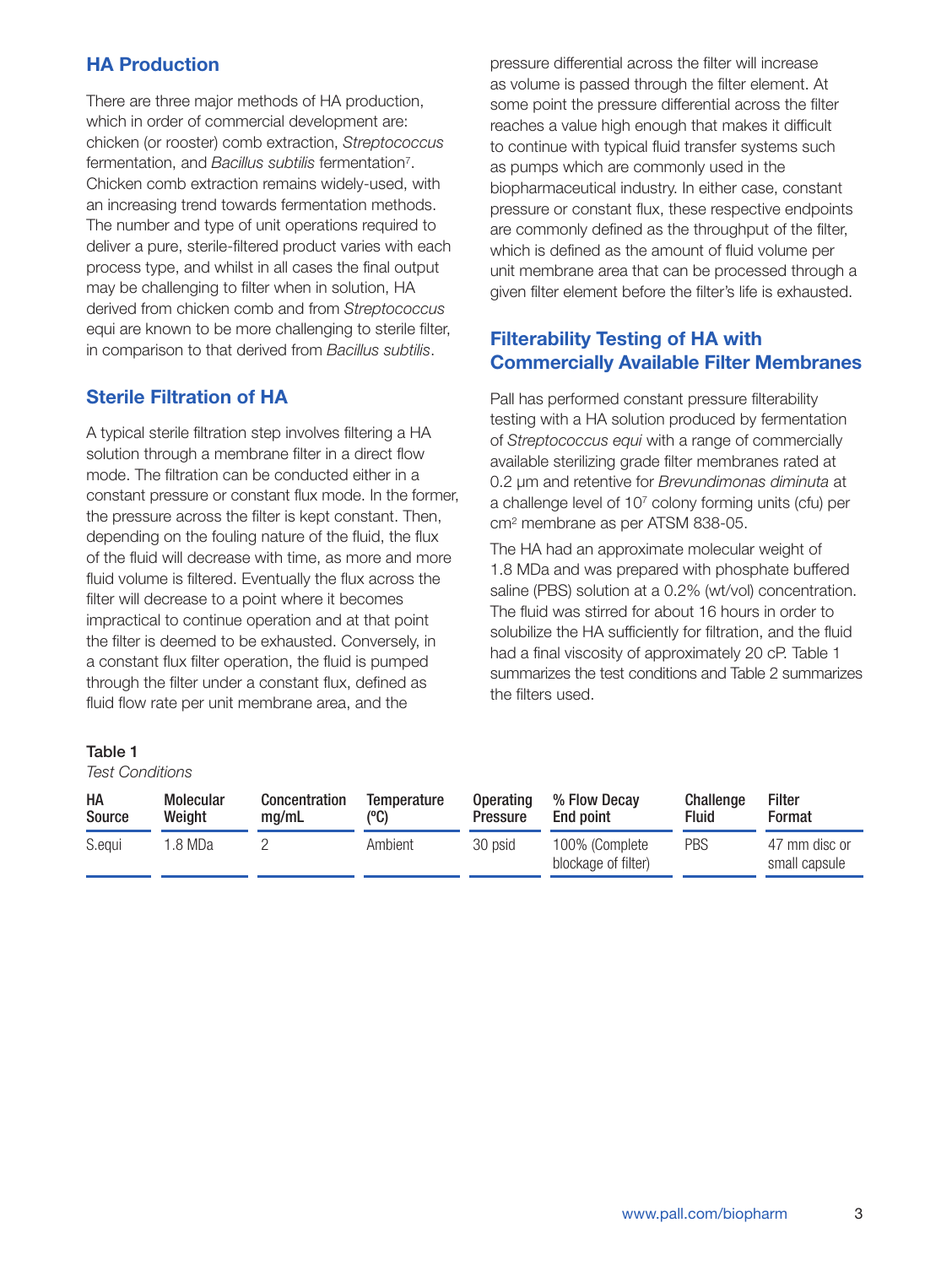### **Table 2**

Filters Tested, 47 mm Disc Format or small capsule

| <b>Filter Name</b>  | <b>Membrane Construction</b>                         |  |  |
|---------------------|------------------------------------------------------|--|--|
| Supor® EX grade ECV | Asymmetric PES upstream/Symmetric<br>PFS downstream  |  |  |
| Supor grade EKV     | Asymmetric PES upstream/Symmetric<br>PES downstream  |  |  |
| Alt. vendor PFS     | Asymmetric PES upstream/Asymmetric<br>PES downstream |  |  |

Table 3 shows the membrane throughput performance of each of the filters tested, the effective filtration areas (EFA) of standard 10-inch filter devices incorporating each of the membranes tested and the calculated throughput per 10-inch filter element until blockage, based on assumed linear scale up.

## **Table 3**

Throughput Performance of Filters Tested

| <b>Filter Tested</b>                             | <b>Supor EX</b><br><b>Grade ECV</b><br>(PES) | <b>Supor Grade</b><br><b>EKV (PES)</b> | Alt. Vendor<br>(PES) |  |
|--------------------------------------------------|----------------------------------------------|----------------------------------------|----------------------|--|
| Throughput in $L/m^2$                            | $357 \pm 32$                                 | $69 \pm 4$                             | $10 \pm 2$           |  |
| EFA 10-inch filter<br>in $m2$                    | 1.04                                         | 0.6                                    | $0.5\,$              |  |
| Throughput per<br>10-inch filter<br>element in L | 371                                          | 41                                     | 5                    |  |

Figure 2 shows a throughput comparison of the sterilizing-grade filter membranes tested. Among the candidates tested, Supor EX grade ECV membrane filters provided a significant improvement in throughput over the other sterilizing-grade membranes. The tests were conducted in triplicate. Figure 3 shows the predicted throughput of corresponding 10 inch filter assemblies using each membrane, assuming linear scale up for all.

## **Figure 2**

Filter Membrane Area Throughput Performance with 1.8 MDa HA



## **Figure 3**

Predicted 10-inch filter cartridge throughput performance with 1.8 MDa Hylauronic Acid, assuming linear scale-up for all filters



The throughput performance of Supor EX grade ECV filters with HA solutions is attributable to a unique membrane layer combination incorporating a highly asymmetric upstream membrane layer. This high performance is augmented in a 10-inch filter device (Figure 3) owing to a laid over pleat membrane geometry and cartridge design which enables a high filtration area per 10-inch filter element, in excess of  $1 \text{ m}^2$ .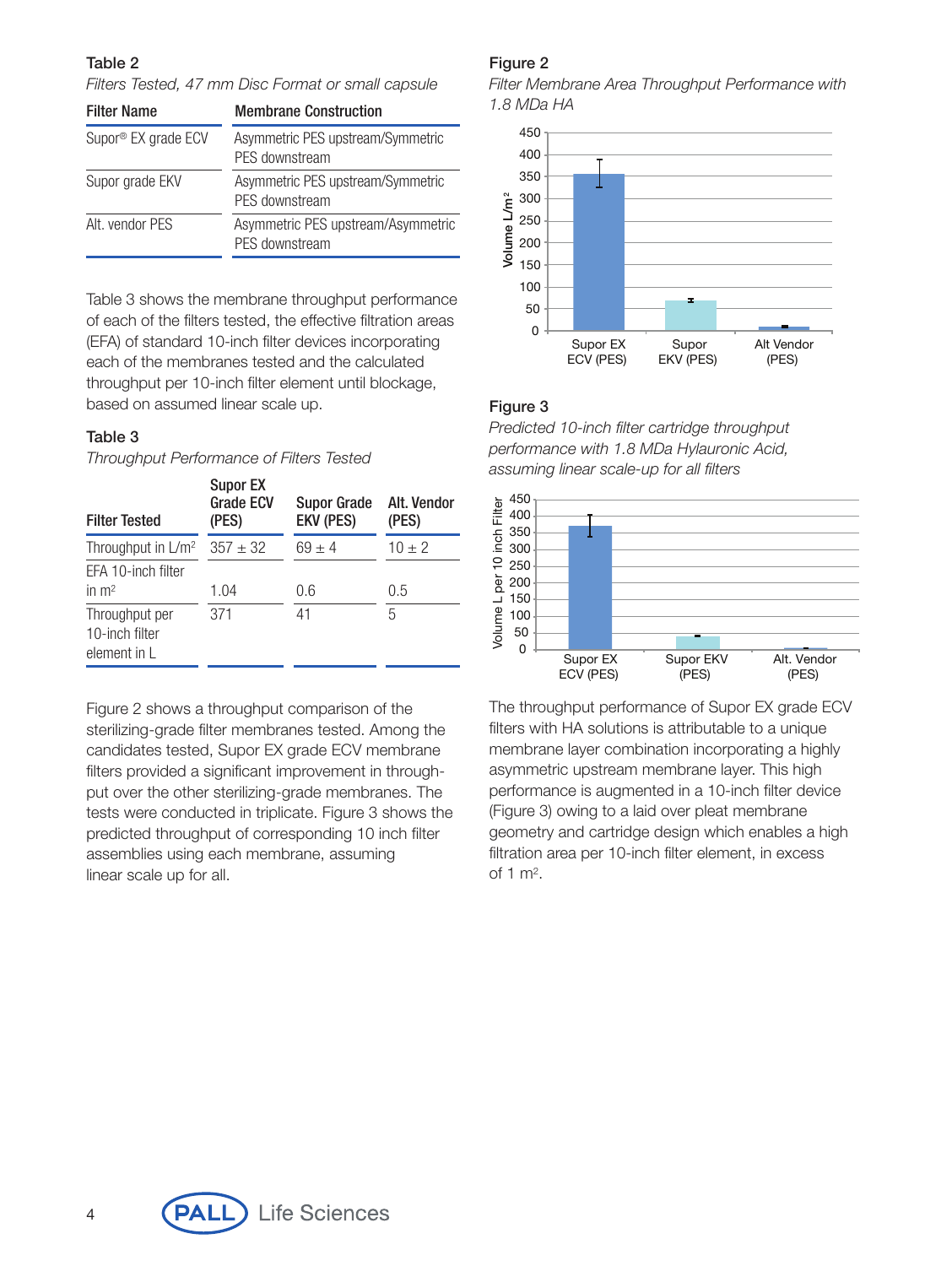Furthermore, the investigation confirmed from the results of the viscosity measurements of HA taken before and after filtration, that Supor EX grade ECV membrane had no effect on the filtrate viscosity.

## **Bacterial Challenge Study with HA using Supor EX grade ECV filters**

With the best-performing candidate from the filterability studies, bacterial challenge testing was performed. The objective of these tests were to demonstrate that Supor EX grade ECV filters could perform reliably under worst-case microbial challenge conditions with a HA solution, thus supporting the use of this filter in a HA solution filtration step where an end-user requires the filter to produce a sterile effluent.

2 mg/mL HA solution derived from Streptocococcus equi was prepared in PBS a solution containing B. diminuta at a level of greater than  $10<sup>7</sup>$  cfu per cm<sup>2</sup> of 47 mm filter disc to be subject to bacterial challenge.

The results shown in Table 4 show that both Supor EX grade ECV filters produced sterile effluent with a  $B$ .diminuta challenge level of greater than  $10<sup>7</sup>$  cfu per cm2 membrane.

# **Other Observations Concerning Filterability of HA Solutions**

Pall's Scientific and Laboratory Services (SLS) and applications R&D group has performed further test work to investigate the impact of different operating parameters on the filterability of HA solutions and the following observations have been made:

### **Impact of Molecular Weight (MW) of HA on Filterability8**

MW has an impact on HA solution viscosity. For some types of HA, a non-linear relationship between MW and viscosity has been observed such that where all parameters other than HA MW are kept constant, a two-fold increase in MW may result in greater than two-fold increase in solution viscosity. In such circumstances, filter throughput is expected to be affected in relation to fluid viscosity, whereby the lower the viscosity, the better the throughput.

#### **Impact of Concentration of HA on Filterability8**

For types of HA solution tested by Pall, where all process parameters are kept constant apart from concentration of HA, it has been observed that as the concentration of a solution is decreased, the throughput performance of a given sterilizing-grade filter will tend to increase.

#### **Table 4**

Bacterial Challenge Test Results for Supor EX grade ECV membrane in Streptocococcus equi-derived HA

|                                | <b>Bubble Point Integrity</b><br><b>Test Results (psi)</b> |                    |                                        |                                                 |                                 |                    |
|--------------------------------|------------------------------------------------------------|--------------------|----------------------------------------|-------------------------------------------------|---------------------------------|--------------------|
| <b>Filter</b><br>Configuration | Pre-<br>Challenge                                          | Post-<br>Challenge | <b>Total Challenge</b><br>(CFU/Filter) | <b>Area Challenge</b><br>(CFU/cm <sup>2</sup> ) | <b>Total</b><br>Recovery* (CFU) | Titer<br>Reduction |
| 47 mm disc                     | 64.5                                                       | 66.0               | $4.0 \times 10^{9}$                    | $2.9 \times 10^8$                               | $\Omega$                        | $>4.0 \times 10^9$ |
| Supor EX grade                 | 65.3                                                       | 66.0               | $4.0 \times 10^{9}$                    | $2.9 \times 10^8$                               | $\Omega$                        | $>4.0 \times 10^9$ |
| ECV membrane                   | 54.4                                                       | 58.7               | $2.4 \times 10^{9}$                    | $1.7 \times 10^8$                               | $\Omega$                        | $>2.4 \times 10^9$ |
|                                | 58.0                                                       | 56.6               | $2.4 \times 10^9$                      | $1.7 \times 10^8$                               | $\Omega$                        | $>2.4 \times 10^9$ |
|                                | 58.0                                                       | 59.5               | $2.4 \times 10^9$                      | $1.7 \times 10^8$                               | $\Omega$                        | $>2.4 \times 10^9$ |

\*All filters tested gave a sterile effluent. The results of the bacterial challenge tests are not intended to serve as a surrogate for any processspecific bacterial challenge validation studies, which if required must always be performed under the end-user's stated process conditions following an appropriate risk assessment.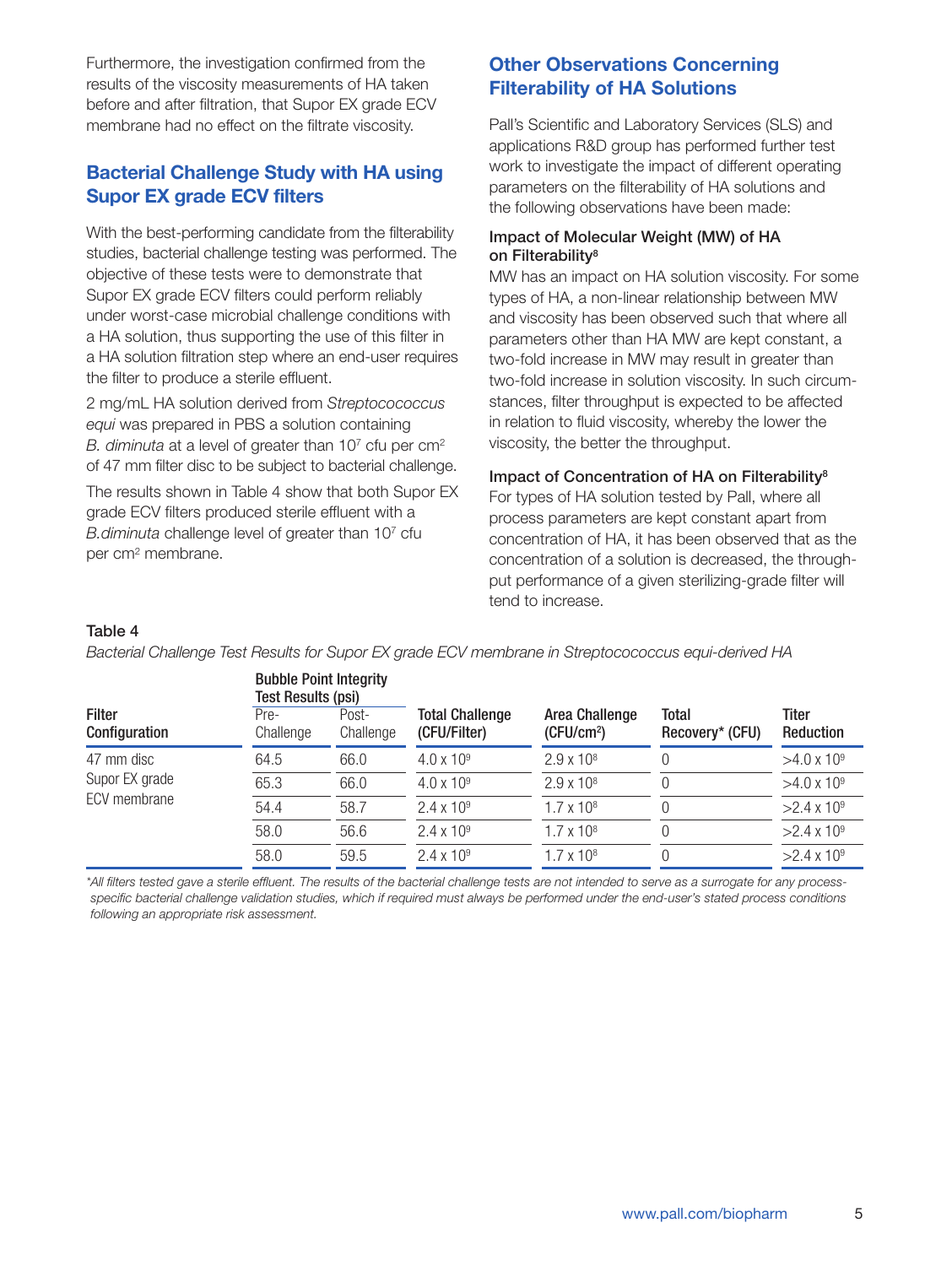#### **Impact of Temperature of HA Solution on Filterability9**

For types of HA solution tested by Pall, where all process parameters are kept constant but temperature is adjusted, it has been demonstrated that the filterability of a HA solution tends to improve with increased temperature. This is due to the decrease in molecule rigidity with increasing temperature, which subsequently reduces the viscosity of the solution.

The extent to which temperature affects filterability of a HA solution will be more or less pronounced depending on other properties, for example, concentration and molecular weight.

Pall has performed studies throughput studies with HA at up to 60 °C and recommends that when product is tested at temperatures higher than 20 ºC, the stability of the product at those temperatures must be evaluated.

#### **Impact of Age of HA Solution on Filterability**

The filterability of HA solution tested under process conditions where age of the solution is variable may not result in consistent filter performance due to a potential change in the solution over time. In one instance it was observed that when filterability of a HA solution was performed on a given solution immediately after and two days following preparation, with other process conditions consistent in each case, that the aged solution showed improved filterability. This observation confirms the importance of benchtop filterability testing of HA being fully representative of process conditions, to mitigate the risk of filter sizing problems at manufacturing process scale.

#### **Impact of Performing Filtration under Constant Pressure or Constant Flow**

Using constant pressure will typically offer better filtration results than using constant flow. Therefore, for the most efficient filtration performance working with a pressurized vessel may be preferred over the use of a pump. Also, performing filtration studies under a higher applied pressure generally leads to an increase in throughput. Again, it is important to ensure not to exceed the maximum recommended operating differential pressure for a selected filter.

## **Summary and Conclusions**

HA is already used for range of biopharmaceutical and biomedical purposes with emerging applications in regenerative medicine, drug delivery and stem cell biology.

This application note reports on the evaluation of commercially available sterilizing-grade products for filtration of HA. With volumetric throughput prioritized as the main driver for process efficiency among end-users of sterilizing-grade filters, the studies have consistently shown Supor EX grade ECV filters to provide the highest throughput per unit membrane area and per 10-inch filtration device.

A bacterial challenge study with Supor EX grade ECV filters demonstrated that these filters were able to deliver a sterile effluent challenged with greater than 107 cfu B.diminuta per cm2 filter membrane, suspended in a HA solution.

Both sets of test results indicate that Supor EX grade ECV filters can offer a highly efficient and economical solution for the sterile filtration of under worst-case bacterial challenge conditions.

It has been demonstrated that HA solution properties (concentration, molecular weight, fluid temperature and others) and also filtration conditions (constant pressure mode, pressure applied) can have a clear impact on filtration performance, independent of membrane selection. Adjustments and optimization of these process parameters can contribute to filtration improvement.

Please contact the author(s) or Pall's Scientific Laboratory Services global technical support group for more specific information in regard to any test work or observations reported in this document.